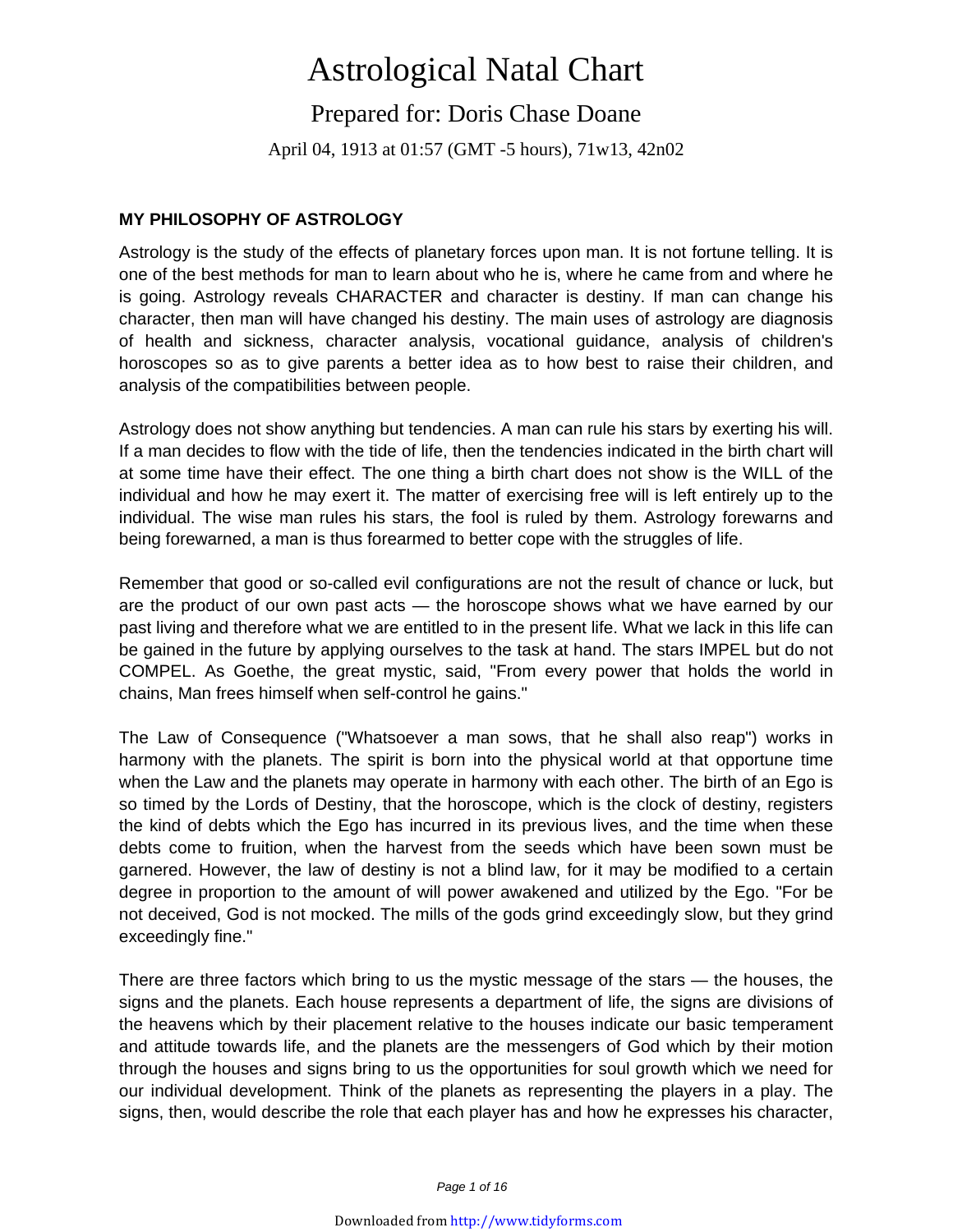the houses represent the various settings of the play and the angular relationships between the planets, the aspects, represent the plot of the play. Each planet has a characteristic energy. That energy can be expressed either positively or negatively. The way that energy is expressed is determined by the aspects of the other planets to that particular planet.

The horoscope shows tendencies only. It is a matter for you to determine how any planetary position will work itself out. That will be determined by the use you make of your own WILLPOWER.



Doris Chase Doane April 04, 1913 at 01:57 (GMT -5 hours), 71w13, 42n02

Page 2 of 16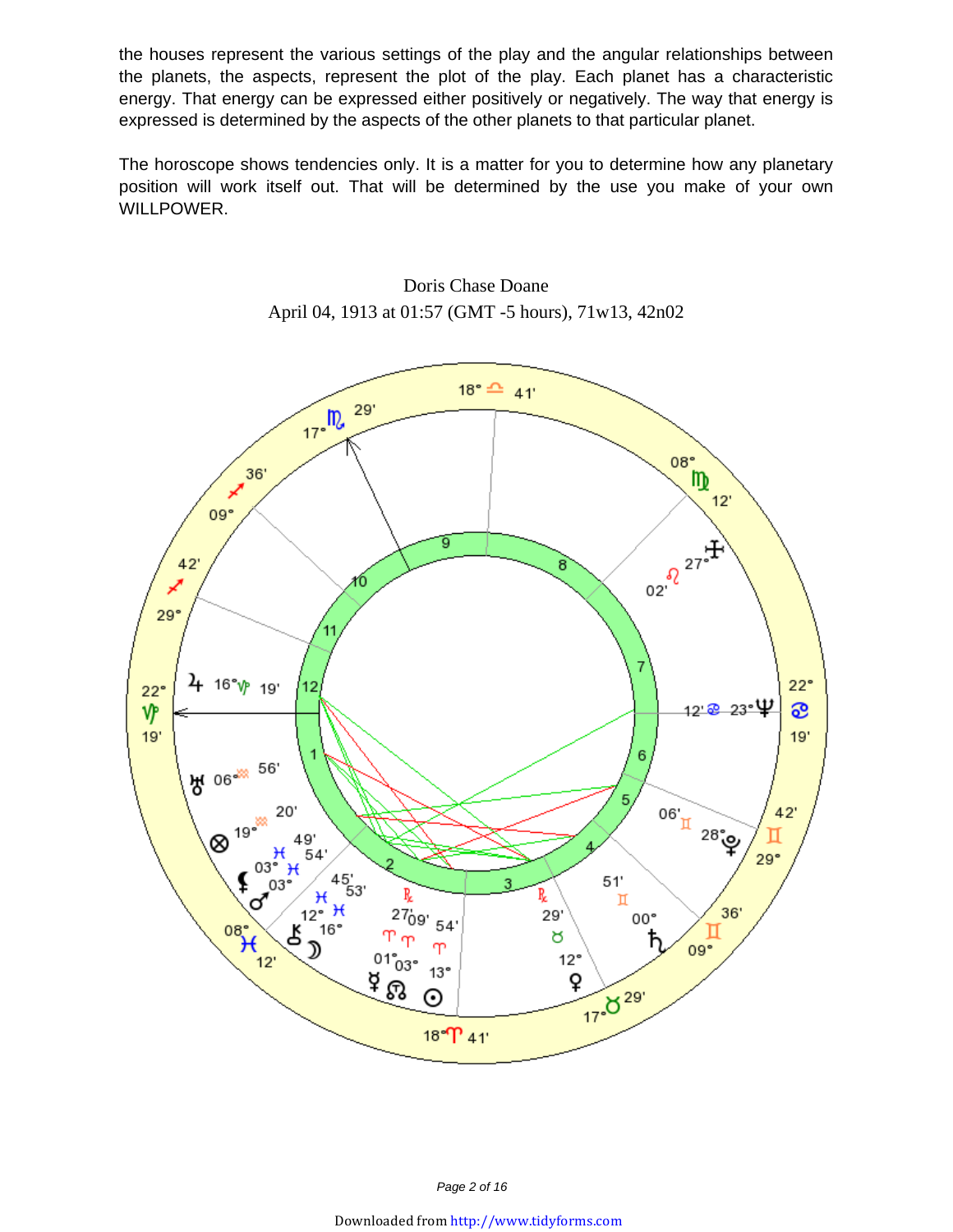#### **THE RISING SIGN OR ASCENDANT**

The sign that is on the eastern horizon at the moment of birth is called the Rising Sign or the Ascendant. The Ascendant marks the difference in temperament, disposition, physical appearance and personality of individuals. It is the lens through which everything else in the chart is focused or looked through, thus coloring the way we look at everything. People see us through our rising sign and we see the world through our rising sign.

#### **YOUR ASCENDANT IS:**

#### CAPRICORN rising

People with Capricorn rising tend to be sensitive, timid, business-like, ambitious, controlling, reserved, practical, down-to-earth, duty-conscious, responsible, critical, and cold. You may have had trouble communicating in early life. Perhaps you suffer from feelings of inadequacy. You overcome these feelings through sheer necessity, for you have determination in achieving your goals and purposes in life. You have great ambition and do not settle until you have reached the great heights that you have set for yourself. Money, position and power are important to you. The reserve that often appears as part of your makeup is sometimes taken as coldness. To you it seems that you are being responsible and simply doing your duty. You may have had trouble with your knees. Any trouble with the knees is the outer evidence of an inner inability to be flexible. Spiritual lesson to learn: Sociability (lighten up). Saturn rules Capricorn so Saturn will be important in your life.

#### **PLANETARY ASPECTS**

If the planets represent energies and cosmic forces that manifest in different ways, then the planetary aspects show how these energies and forces tend to act and react, one with another, if the will of the person is not brought into play to change them. It is the spiritual task of each person to use the positive energies in such ways so as to change the negative energies into positive energies. Negative energies are simply energies that are either misdirected, misapplied, or applied in too great a quantity. One of our purposes in life is to transform the negative energies into positive ones through the use of our Will.

Neptune discordant to Ascendant (power = 11.11 and this aspect is discordant = -11.11) You can be selfless in relationships, perhaps too much so, at your own expense. Don't try to save others and avoid the sorts of relationships where you either play the role of martyr or victim. Stay strong and do not allow others to use you just because you are so kind and gentle. You may lack self-confidence and this might cause you to place your faith in someone who is not worthy of your trust. Stand on your own two feet.

Sun discordant to Jupiter (power  $= 7.59$  and this aspect is discordant  $= -3.79$ ) You tend to be optimistic and confident, but overly so. You are self-indulgent and over-extravagant. There is a selfish streak within you that sometimes keeps you from devoting yourself to others. There may be religious fanaticism here, with a closed-minded adherence to one particular dogma. You do not have the best judgment at times and you promise more than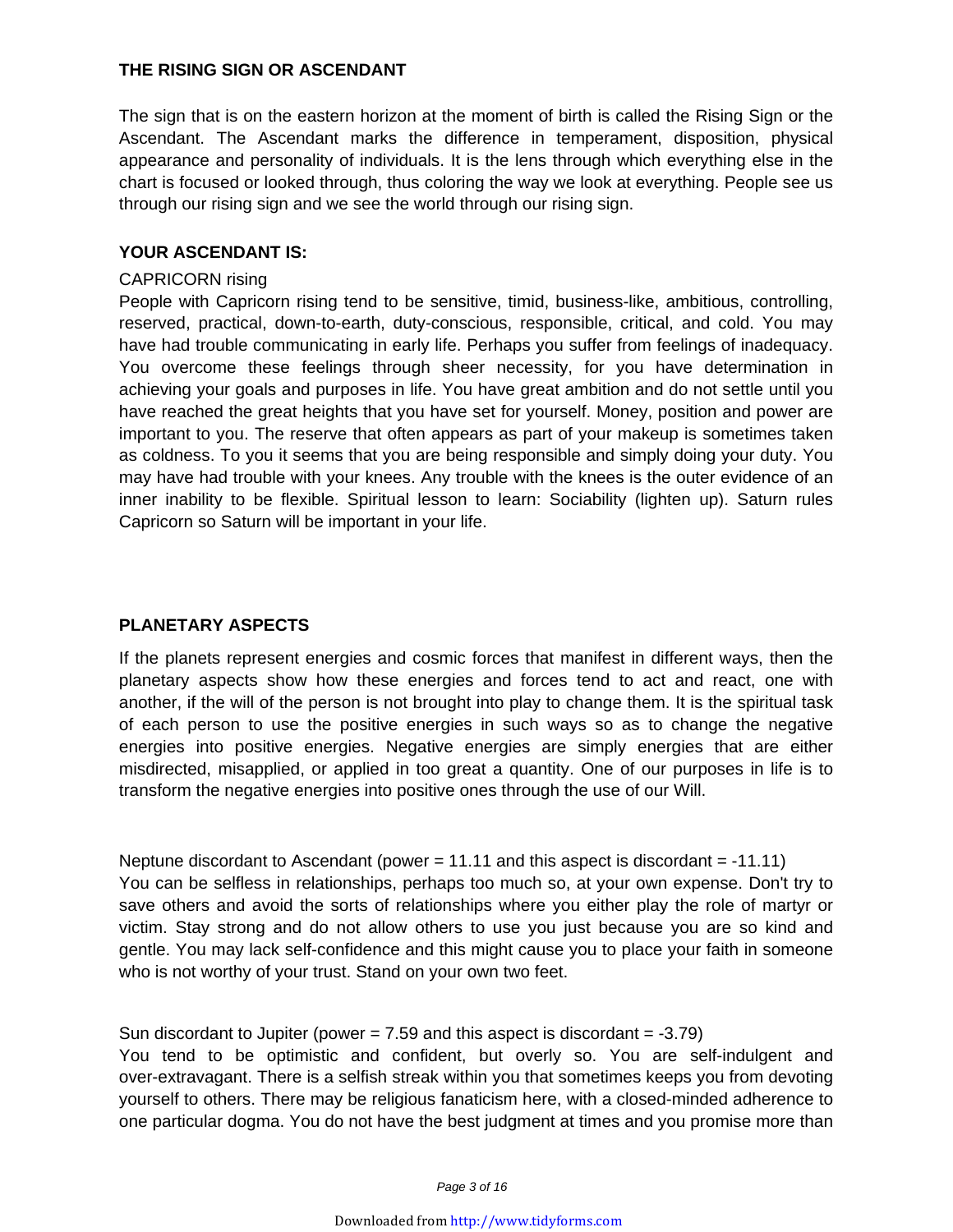you are capable of delivering. You display false pride. You tend to exaggerate your stories or your own abilities. You find it difficult to generate the necessary resolve to follow through on completing the projects you start. You have big aspirations and the desire to succeed in life in a grand way, but you may not have the initiative or persistence to make it a reality. But in spite of all this, you never seem to lose your hopes for the future.

You may become restless and discontent with the responsibilities and limitations you have in life. At some point your faith will be tested to see just how strong it is. You may encounter legal problems, especially with or through those in positions of authority. You need to ask yourself when does self-confidence become egotism? You want to feel important and that can easily bring on an egotistical manner. You love to show yourself off and make yourself into someone important. You are capable of gaudy displays of extravagance. You are wasteful of the energies and resources that you have been entrusted with. All actions should be carefully thought out, so that you do not experience severe losses due to overspeculation, loans, investments, gambling, etc. Social prestige is important to you. You may be subject to circulation problems of the blood, especially the arterial circulation. Living the "good life" can add extra pounds and this can contribute to health problems as well. You need to stay active and keep exercising.

## Mars discordant to Saturn (power  $= 6.95$  and this aspect is discordant  $= -12.16$ ) Energetic drives collide with conservatism and caution. This aspect in its worst expression tends to make you cruel, cold and unfeeling. You keep anger and resentment within you and you do not forget nor forgive a wrong. Revenge is on your mind and you want to pay back those people who have gotten in your way, either in reality or simply just in your mind. But this aspect can also give a very determined and ambitious nature. It can make a person persevere, endure, struggle and work hard, in spite of difficulties and discouragement. In its

usual influence it tends to make you run hot and cold or it continually puts roadblocks and obstacles in your way to test you and see what you are made of. It is not a pleasant aspect, yet it can give you the drive and determination to succeed in spite of all the setbacks and frustrations. It can be a real character-builder if you can stand the pressure.

By concentrating on a single, clearly defined goal, you can accomplish much, but you often feel that the journey is quite difficult and that you must struggle on alone with all the responsibility and obligation on your shoulders. Now you know how Atlas must have felt carrying the weight of the world on his shoulders. You are capable of great self-control, great self-denial and great self-discipline. You can be very rough on yourself by expecting far too much out of yourself. You are sometimes held back by your own fear and the uncertainty of your own abilities. Self-confidence sometimes wanes as the work goes on without noticeable progress. You meet great resistance at times when you try to take the initiative or when you try to be assertive. An inferiority complex may emerge out of accumulated difficulties. This leads to anger and frustration and if you do not have some positive way of releasing this stress, you will quite nearly explode. Of course the people whom you take all this out on are those you are closest to. This creates a great deal of friction and animosity. For this reason you many times work better in solitude. This aspect tends to cause delays, frustrations, disruptions and obstacles to all that you try to do. It certainly will test your patience.

You need to determine what your responsibilities are and when you can safely pursue your own desires while still meeting and living up to the duties you are committed to. If you follow your own desires, then you will be looked upon as irresponsible and selfish. And if you never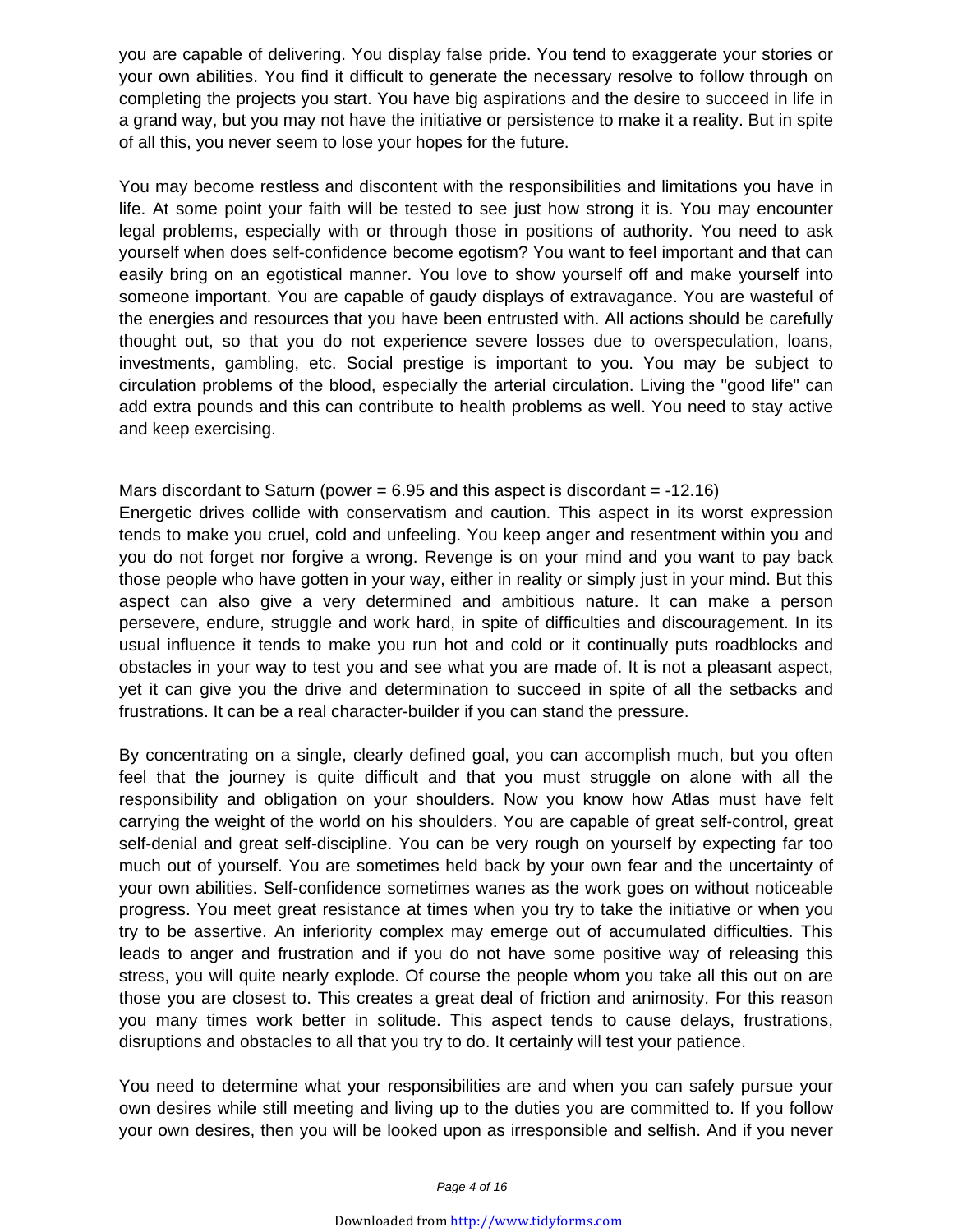allow yourself to pursue your own desires, then you may tear yourself apart. The trick is to find the right balance between these areas. Part of the problem lies in that you often feel frustrated, because you assume you have no choice in doing anything you enjoy. This causes the anger to build up, making you sarcastic, bitter and resentful. Make a list of your true responsibilities and fulfill them. Then, make a list of what you would like to do for fun and relaxation. By compromising, you can release your overactive sense of responsibility. You are a skilled worker because of your organizing ability and your attentiveness to detail. You take pride in your work and you simply want to do a good job.

I will add to this that the challenge with this aspect is to see the beauty and goodness in the world that surrounds you. Because of all your troubles you tend to see life as cruel and hateful, with everyone pitted against everyone else. Life seems incredibly hard with this perspective. What you must try to do is to see the good within the world's disharmony. You need love and support yet these may be lacking. To get love you first have to give love and it is not particularly easy for you to open your emotions to others. You have been hurt in the past and you do not like emotional pain. So it takes you a while to open up to people. Because of your nature, then, you appear serious, cold and aloof to others. They have no idea of what is going on inside you.

As alluded to earlier, you tend to hold in your anger. If you do not learn to release your frustrations, this anger can and will erupt uncontrollably. You need to remember that bottling anger up inside you is one of the primary causes of gall and kidney stones. Other thoughts learn to control your passionate desires because unruly desires can get you in a lot of trouble if left unchecked. Also, there will be times when you may not follow through on projects that you have initiated because you lack a sense of sustained purpose. There can also be a certain callousness with this aspect such that you may become selfish and unwilling to go out of your way for others unless there is some gain in it for you.

#### Mercury discordant to Pluto (power  $= 6.65$  and this aspect is discordant  $= -6.65$ )

You are naturally suspicious and curious about all kinds of hidden and secret things. You love playing the detective, ferreting out any and all secret information. You are not content to scratch the surface of knowledge, you have to go as deep as possible in order to seek out the truth. You love a good mystery and subjects like death and dying, reincarnation, sex and mystical or natural methods of healing are of interest to you. You like to know what everyone is doing or thinking, but you rarely divulge what is on your mind. Because of your love of research and investigation you may well be attracted to the fields of psychotherapy, psychoanalysis, psychiatry or counseling in general. You have great powers of concentration and a penetrating mind. You are able to size up people and situations quickly and accurately. You are keenly observant and very little gets by you. You have sort of an x-ray vision regarding the motivations and intentions of others. The occult side of life fascinates you and gives you plenty of scope for your researching talents and interests. Stories of mystery, intrigue, espionage, science fiction, etc. are favorite reading for you. You may have a morbid side to you because of all this interest in underground or undercover subjects. But that is not the way you see it at all. You just want to learn everything you can about subjects that most people couldn't care less about. You have strong opinions with the power to influence others. Some may think you are almost fanatical or obsessive about your beliefs or what you choose to direct your thinking upon. Just remember to keep an open mind to all points of view. With that attitude you will learn even more about the things you study. Lastly, you may have a highly geared nervous system which can cause impatience and irritability. You must learn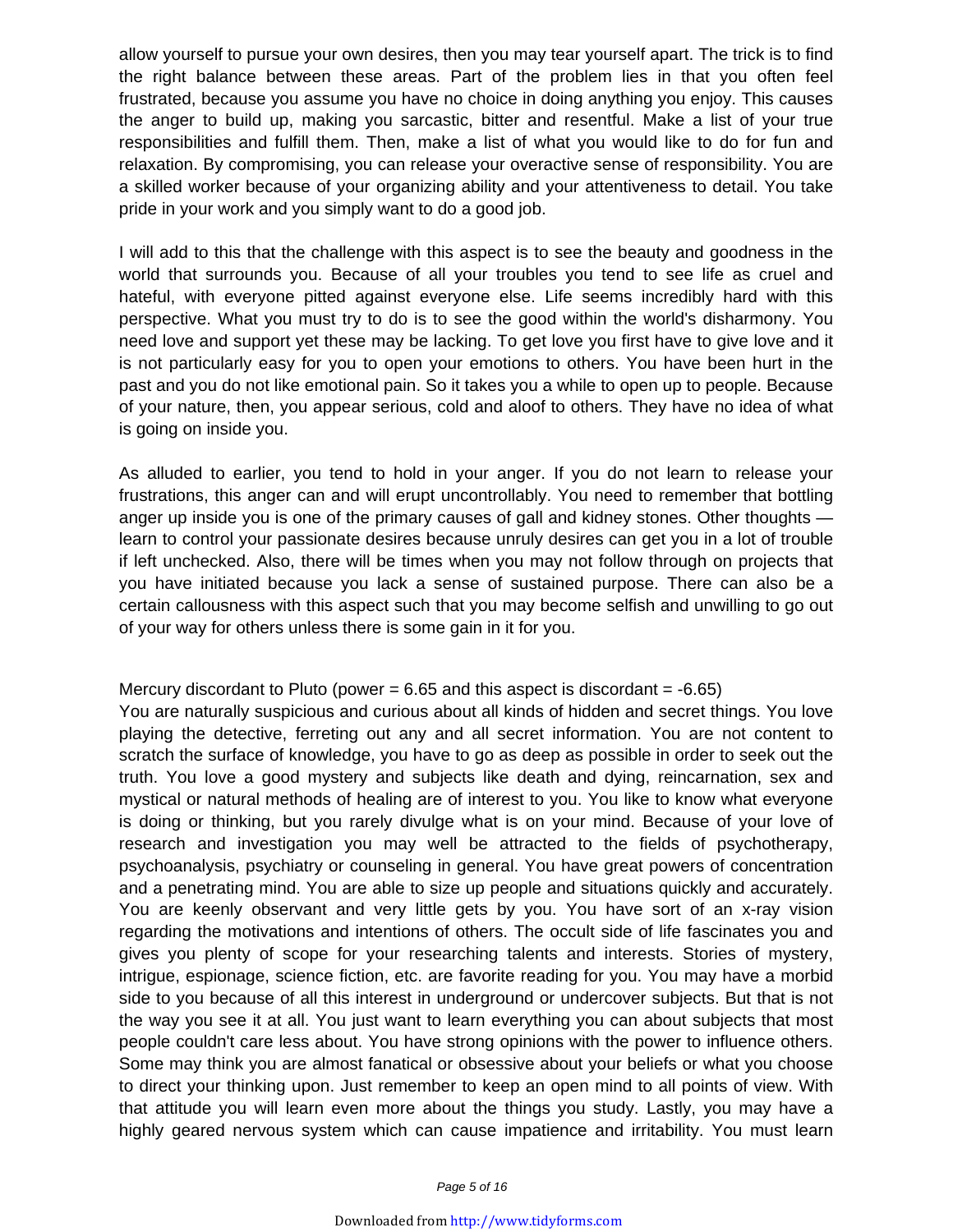when you need to give your mind a rest.

You tend to have a very suspicious, even paranoid, side. You need to learn not to be so intensely involved with your own ideas and beliefs, as some of your beliefs may be downright fanatical. When others do not believe the same way as you, you may have a tendency to get angry or self-righteous. You need to learn to listen calmly to other viewpoints and consider whether yours is in error. Be big enough to admit when you are wrong. The attitude you may have that you are always right is just not reality. Keep an open mind before ridiculing any idea. This aspect can give the "doubting Thomas" tendency whereby you believe in nothing unless the evidence is displayed to you first-hand. The only real way you can find the proof you want is for you to learn to tap your own Higher Self in order to find the truth from your own inner wisdom.

#### Moon harmonizing with Jupiter (power  $= 6.43$  and this aspect is harmonious  $= 9.65$ ) You are cheerful, forgiving, optimistic, easy-going, tolerant and kind. You love to make other

people comfortable and happy, but sometimes you overdo your generosity. You have such a firm faith that everything you do will turn out all right no matter what you do, that you sometimes get lazy and apathetic. There are times when you simply take the easy way out of things, especially emotionally. You may have the tendency to overindulge yourself with rich and sweet food, thereby gaining weight, especially in later years. You may overeat. This aspect brings good character, an expansive mind, idealism, honor, luck and financial assistance from family and others. You have a strong respect for honesty in others and in yourself. You are upright, moral and have a well-defined sense of ethics. You are devotional and philosophical, though not necessarily religious. You are self-confident and emotionally secure. You have the ability to laugh at yourself and see the humor even in the worst of situations. You want to help people move forward in life and are willing to give that help, whether it be emotional, financial or spiritual. The biggest caution here is simply watch that you do not become lazy or self-indulgent. People love you for your fine character.

Mercury harmonizing with Saturn (power  $= 6.40$  and this aspect is harmonious  $= 3.20$ ) You have fine powers of concentration and are quite talented at organizing anything. Your mind is disciplined and structured and you are able to accomplish a great deal mentally because of this. You are not a particularly fast thinker, but you are thorough, comprehensive and deep. You are basically a serious individual who prefers work and duty to frivolity. You are well-suited to analyzing myriad details and problems that others consider too tedious, repetitive, technical, time-consuming or difficult. You are discriminating and highly logical and rational and you like to get right down to business. You have executive ability and can lead in almost any situation. People can count on you and you take great pride in your work and accomplishments. You may prefer specializing in one area of expertise rather than spreading yourself thin across many subject areas. You prefer studying alone where you can ponder your own thoughts in peace and quiet. You are quick to see the weaknesses in other people's logic. You are highly suited for any work which requires organized thinking, precision, and a methodical approach. You are self-controlled, practical, responsible and disciplined in your thinking. Your physical health tends to be strong with excellent recuperative powers.

Jupiter blending with Ascendant (power  $= 6.00$  and this aspect is harmonious  $= 3.00$ ) You are generous, optimistic, helpful, honest and sincere. You appreciate the truth and speak

Page 6 of 16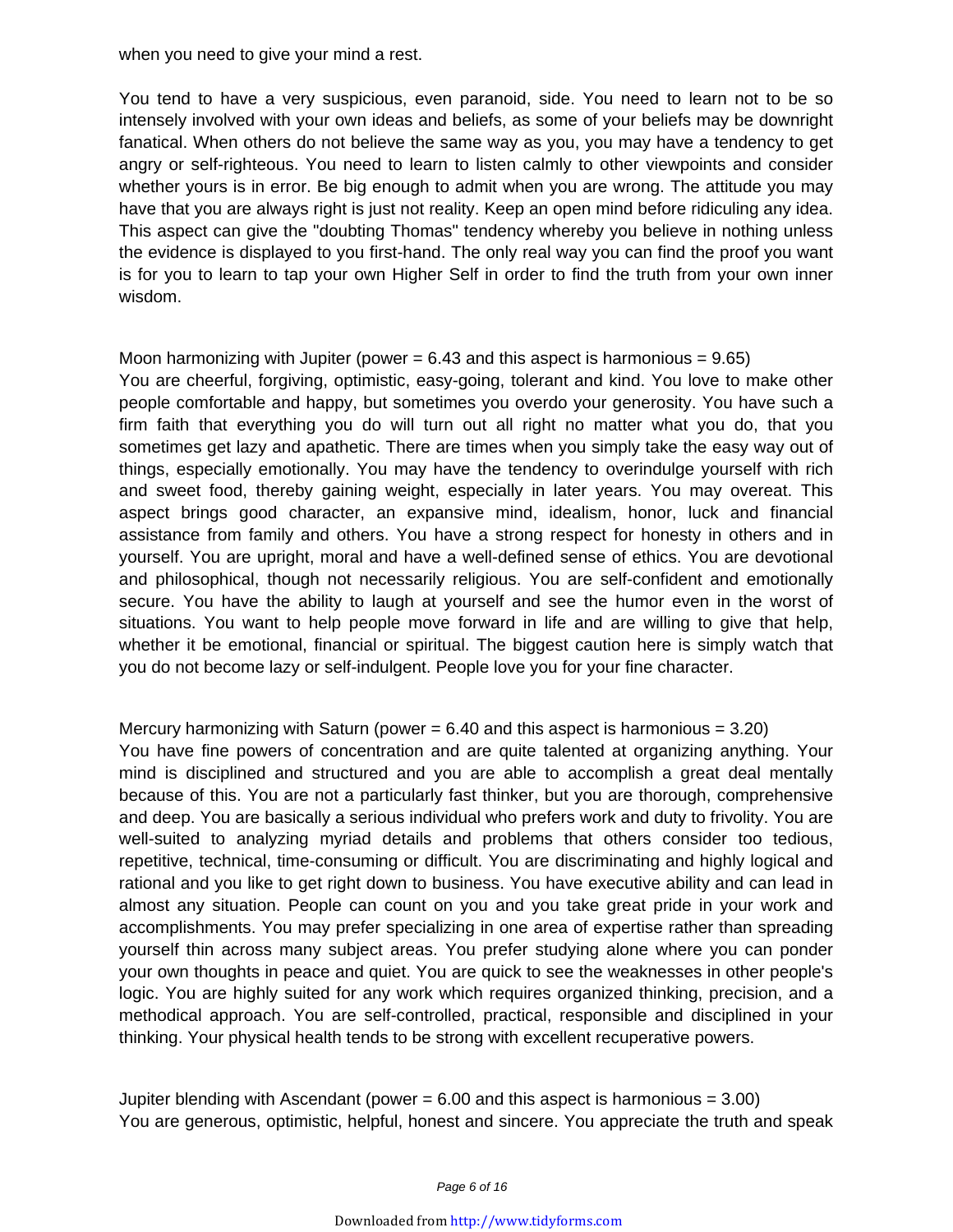it, sometimes without tact. No matter what sort of internal conflicts you are having, you are hopeful and have faith that things will somehow all work themselves out for you. You may have a tendency towards self-indulgence, over-indulgence and extravagance. Because of this there may be a tendency to gain weight.

#### Venus discordant to Uranus (power  $= 4.45$  and this aspect is discordant  $= -3.34$ )

You are excitable, spontaneous, and easily aroused emotionally and sexually. You crave emotional excitement and you tend to fall in and out of love very quickly, having little self-restraint or concern for propriety when your feelings have been stirred. Relationships begin with sudden, electric attraction, but they often end abruptly. You are unique, a bit eccentric and unconventional in your tastes and you don't mind experimenting. You love adventure, especially in your emotional life. You enjoy the thrill of the chase and you split when things start to get boring. You tend to be faithless in love — your strong suit is not in hanging around for the long haul. You prefer non-traditional relationships, ones that give you plenty of freedom and independence as you do not like to feel tied down. You like playing the field and settling down in a permanent, one-to-one relationship may be asking too much from you. In fact, you may intentionally choose partners who are otherwise unavailable because it helps keep things from getting too close and involved. You don't like strings attached to relationships and you prefer to remain rather detached with it all. There is the possibility of clandestine relationships.

You have a highly unusual and explosive emotional nature. You are temperamental and change emotionally as easily as the wind changes direction. You are troubled with the emotional ups and downs which you don't understand and you have the tendency to blame whoever is handy for your emotional lows. The crazy emotional tides which you feel are coming from within and they are because your creativity cannot find a decent outward expression. Use your wonderful creativity ability and your fine intuition in the pursuit of something artistically or musically creative. Then you won't be quite so at the mercy of your erratic emotions.

You have a lot of personal magnetism and sex appeal. Others find you very alluring, exciting and interesting. Being restless by nature, travel would be good for you as it would give you an opportunity to satisfy your curiosity and your wanderlust. Change is necessary for you and one way or another your life will be filled with it. In general, you do not care what people think of you or the ways in which you relate to the world and to others. You will do what you want. You need to exercise self-control over your sensual nature. You also need to discipline yourself so that your strange and unusual tastes and proclivities do not make it impossible for you to get along with your fellow man and woman.

#### Mars harmonizing with Pluto (power  $= 4.19$  and this aspect is harmonious  $= 3.15$ )

You believe in yourself and the missions you undertake. You have a strong sense of self-confidence and will power that will not admit defeat. You know what you want and how to go about getting it in the most constructive manner. You are a natural leader and people look to you to show them the way. You have strong opinions and are not afraid to voice them or to stand up for what you believe. You are interested in making reforms when something could be made better. You have the drive, the stamina and the persistence to succeed at anything you desire. Sometimes you can become so engrossed in a project that you are unable to quit, even when you are physically worn out. You need to listen to your physical body and stop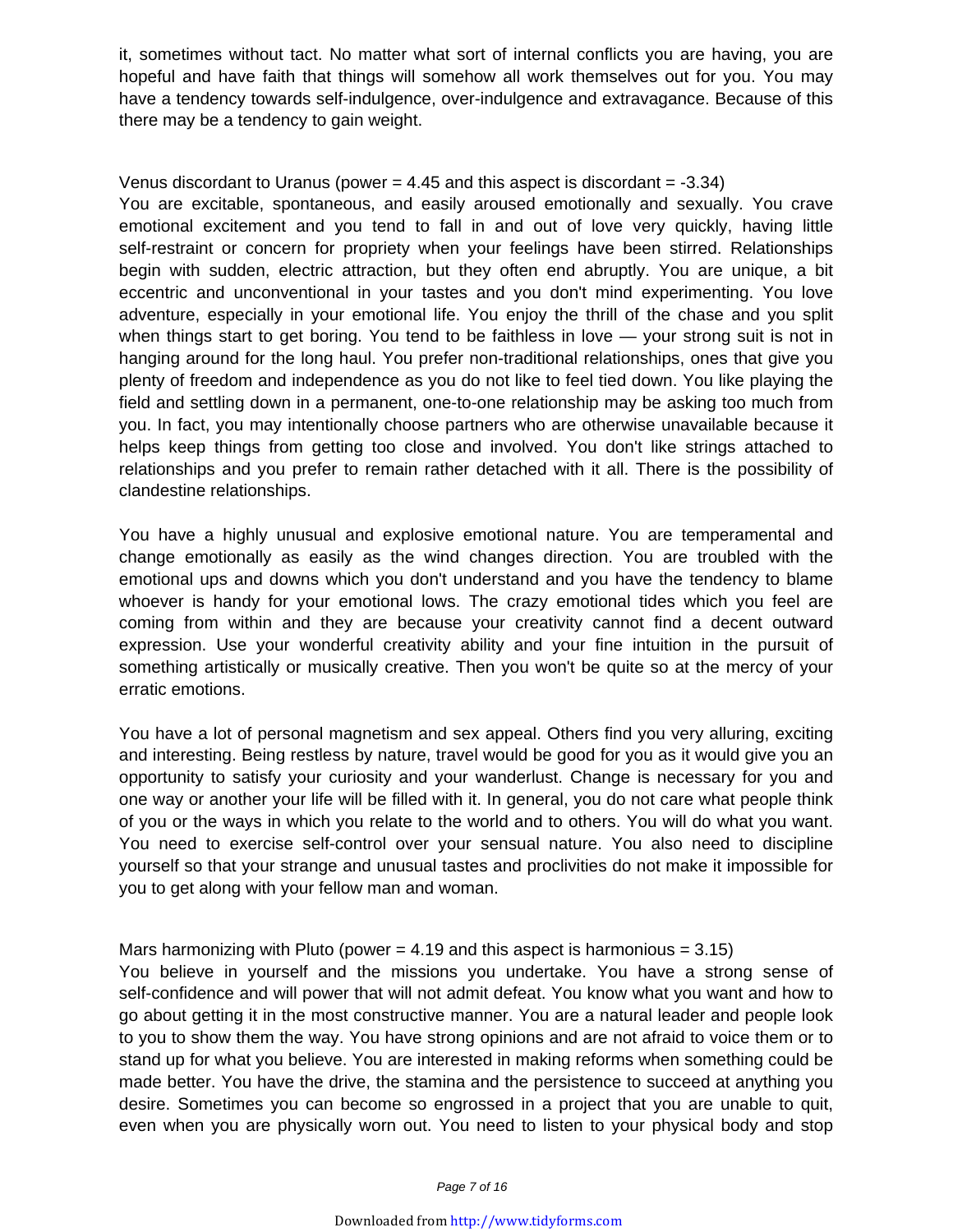before you are exhausted. Your ego is strong but you are usually understated about it as you do not always need to be the center of attention. You like to be in total control of your life and prefer to be the leader in any situation. Since this is not always possible, you may need to learn how to cooperate and compromise better.

You like the unknown and the mysterious and want to get to the bottom of things. You want answers. Issues of life after death may be particularly interesting to you. Perhaps one of the healing arts is of significance to you. For all you know, perhaps you have healing ability. You are a natural detective and ferret and you can size up people and situations accurately and relatively quickly. Little escapes your notice. You prefer depth rather than breadth. You do not care to fight verbally, but will if necessary. Although you may control your anger quite well, when you do lose your temper, it is very explosive.

Moon harmonizing with Neptune (power  $= 3.68$  and this aspect is harmonious  $= 3.68$ ) You have a wonderful imagination and are very sensitive and intuitive. You are gentle, kind-hearted, romantic, sympathetic and compassionate. You are always there to listen to other people's problems and you never judge them for what they have done. You are idealistic and inspirational and find great emotional fulfillment through the arts, whether it be painting, music, drama or dance. You may take an interest in photography or anything having to do with the sea. You are able to sacrifice your own needs if it will mean helping another. You are very creative and need to express yourself this way to stay emotionally balanced. You have interest in metaphysics or occult science, as well as ability, even if it is now only dormant. You are particularly attuned to the vibrations in your environment so you should pay attention to the people and situations with which you surround yourself. The beauty and harmony of your surroundings has a very powerful effect on your emotions. You will go out of your way to keep the peace, to avoid confrontation and to make everybody happy. You give unsparingly of your time to help others and in this respect are completely selfless. You have a great need to be of service to others. You may experience prophetic dreams.

Moon harmonizing with Venus (power  $= 2.61$  and this aspect is harmonious  $= 3.26$ ) You instinctively know how to make people feel appreciated, loved, cared for, accepted and secure. Your thoughtfulness and daily acts of kindness make you beloved by all. You enjoy good relationships with women. You are emotionally fulfilled through artistic expression, whether it be painting, poetry, music or singing. You have a love of beauty, harmony and luxury. This is reflected in the home you create for yourself and your loved ones. You do not like course language or bad manners. A liking for excessively sweet food or too much food should be controlled. A tendency to take the easy way out should be watched for and controlled also. You may be lazy at times. People love you because they sense that you really care about them. You are popular, well-liked and fun to be around. You love people in general and enjoy working with the public. You are gracious and attractive and make the most perfect host or hostess. You have learned how to balance your emotional needs so that you no longer have the desire to possess those you love.

Venus harmonizing with Jupiter (power  $= 2.17$  and this aspect is harmonious  $= 3.80$ ) You are a generous, warm-hearted and open-handed person who shares every resource with others. You give of both yourself and your possessions to those whom you favor, although you will rarely put yourself out too much in order to do so. You enjoy luxury and refinement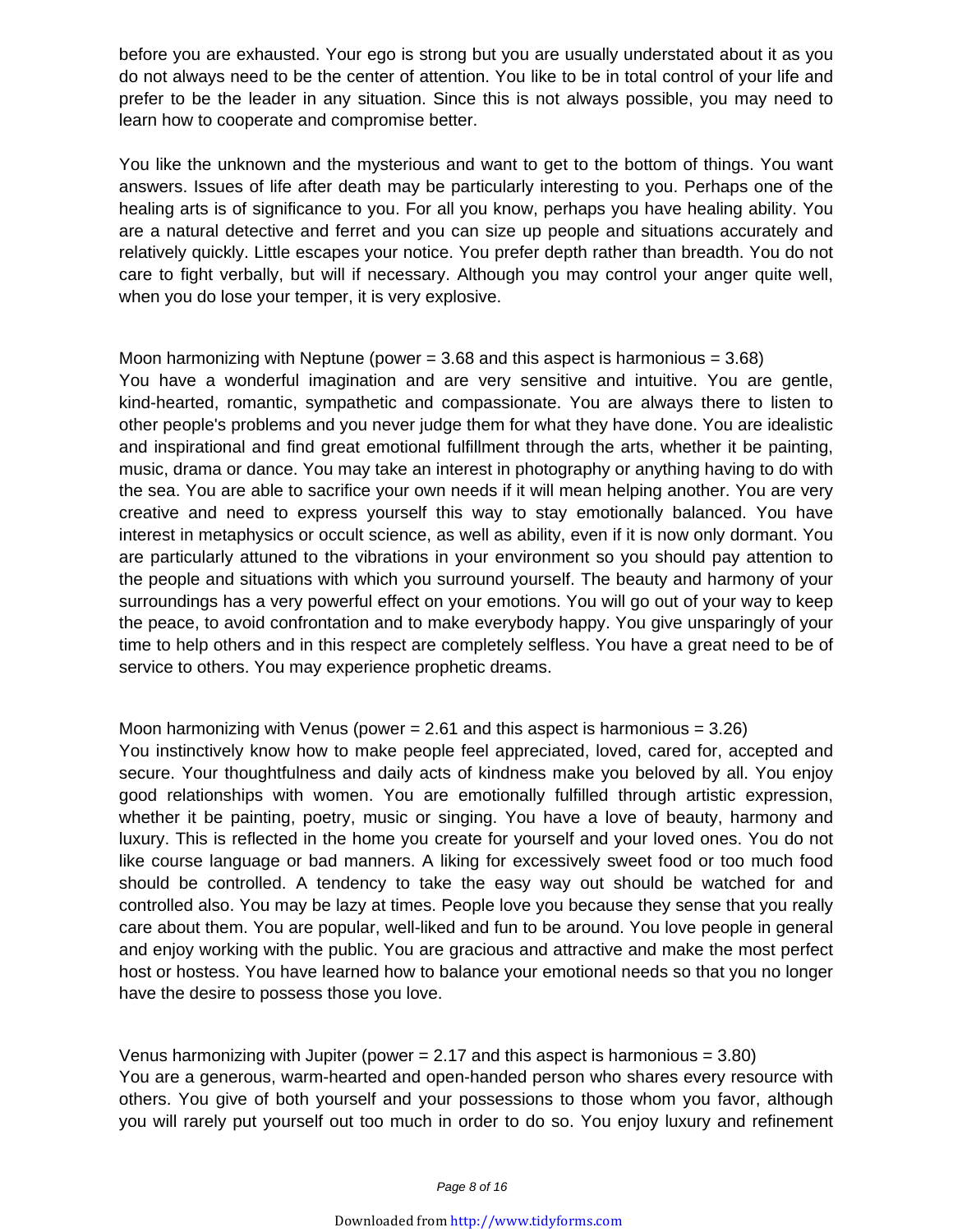and you desire to always be in comfortable, elegant surroundings. You hate having to get your hands dirty. You are charming, gracious and charitable and you are the model host or hostess. This aspect brings material good fortune, which has been earned from previous lives. If there is a negative here, then it is your tendency towards self-indulgence, over-extravagance and laziness. Sometimes things come to you so easily that you do not appreciate them. Things are most appreciated if one has to work hard for them. There may be a love of rich, sweet food as well as too much of it, hence a tendency to gain weight. You are a very gentle and social person who loves harmony, beauty and travel. Be careful not to take things too much for granted or take the easy way out.

Moon harmonizing with Ascendant (power  $= 1.57$  and this aspect is harmonious  $= 1.57$ ) You need people around you for your emotional well-being. You understand and are attentive to the needs of others. You openly reveal your emotions to those around you. You enjoy life and people and are basically caring, sympathetic, understanding and sensitive.

Mercury harmonizing with Uranus (power  $= 1.51$  and this aspect is harmonious  $= 1.51$ ) You possess lightning-quick physical and mental responses to stimuli of all kinds. You have an electric nature about you that won't let you sit still. You love being involved with several projects at the same time because you do not like to be bored. You are open-minded, independent, original, eccentric, creative, unusual, a bit of a genius and a free-thinker. New ideas and concepts are important to you and you encourage everyone you come into contact with to experiment and try new things. You are intuitive and many insights come from your Higher Self. You like an unstructured environment free from rules and regulations where you can respond to the needs of the moment. Routine, repetitive work makes you nuts. Your mind functions in an intuitive, nonlinear fashion and sudden insights and flashes of inspiration often come to you "out of the blue". You hate being told what to do and how to do it. You need to discover your own truths and experience things for yourself first-hand. You are better suited to a fast-paced atmosphere where things happen and change all the time. You love science and new technology and you like keeping up with all the state-of-the-art inventions, products and ideas. You have an interest in occult subjects such as astrology. You have a talent for writing, speaking and communicating your ideas to others and are always ready to listen to new and unusual thoughts and concepts.

#### Sun harmonizing with Uranus (power  $= 0.04$  and this aspect is harmonious  $= 0.04$ )

You are attracted to anything unusual, unorthodox, unpopular and weird. You do not allow tradition and conventional beliefs or thinking to dictate how you are going to live your life. You seek excitement and adventure in all you do. You are on the cutting edge with developments in life and you like to stay informed of all the latest technical advancements. You have interest in Uranian things such as electronics, computers, motorcycles or astrology. You seek freedom and independence and you are not afraid of change. You have a certain inventive genius about you and you come up with the most original and unique solutions to problems. You have a great deal of creativity and intuition that need expression. You are aware of the awakening of your inner self and you listen to it for direction in life. The things that happen to you happen quite unexpectedly and totally out of the blue. You tend to have superb good luck just in the nick of time. You have a progressive outlook and are very innovative.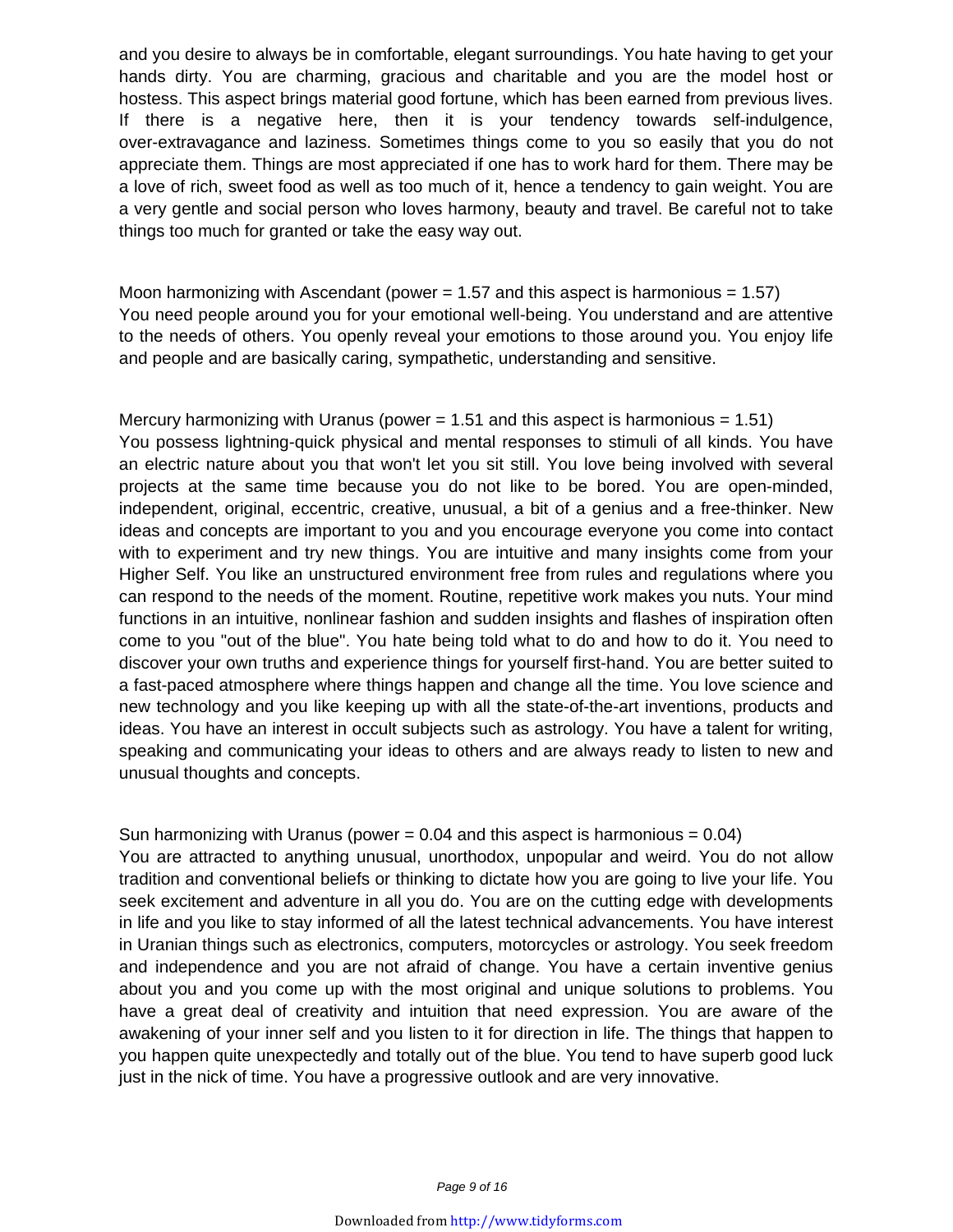#### **SIGN POSITIONS OF PLANETS**

#### Sun in Aries

Arians can be inspirational, courageous, enthusiastic, original, independent, impatient, aggressive, headstrong, selfish, self-centered, and impulsive. The Arian's energies are directed toward building a new individuality, thus all the Arian's energies are directed towards themself and what they want.

An Arian likes roles where there leadership abilities are put on display. Arians have executive and organizing ability which is mainly directed in starting things. Sustaining projects is not their strength, but initiating projects is. The tendency to "damn the torpedoes" and ram full-speed ahead must be controlled. Arians are capable of great accomplishments if they learn how to constructively use their abundant energies.

Arians are naturally enthusiastic and are always ready for activity and competition. They are inspiring to others because of these tendencies. Ideas and creative projects seem to flow from them in a never-ending stream. They are full of energy and never lack courage.

Because Arians can be pretty self-centered, they must remember that other people may have good ideas and can assume responsibility and leadership roles, too. The natural tendency for an Arian is to stand alone and do everything themself. But cooperation with others can be very effective in getting things done to the end rather than simply starting things and quitting before completion. Arians have a tendency to start a project, then to suddenly lose interest in it if progress is too slow or things have become too complicated.

Arians are very straight-forward and are neither subtle nor devious. They say what's on their mind and they pull no punches. They don't hold grudges and although they can get quite angry, they do not hold it in and stew about what bothers them. They blow in and out like some great Midwestern thunderstorm. It may be violent while it lasts, but it is usually over quickly.

Arians are prone to headaches due to tension. Arians are usually aggressive in relationships and generally take the lead. They go after what interests them and the chase may be more fun for them than the conquest.

Four things an Arian should learn are patience, conservation of energy, completion, and control of temper.

#### Moon in Pisces

Your emotions are expressed sympathetically and compassionately. You are sensitive, kind and gentle, imaginative, shy, tender-hearted, and have an innate understanding of how other people feel and react to situations. It hurts you if another is hurt. Because of your kindness and non-judgmental attitude, people in trouble, pain or confusion come to you hoping to find answers. It is difficult for them to think that you may be in pain yourself, but even if you are, you will do your best to help them or teach them. You seem to sense that all the pain you have suffered is for a higher purpose, if only to teach others or help show them the way. At times, though, your soft-hearted is taken advantage of and then you feel the need to withdraw, to regain your strength and composure. Music plays an important part in your life and you are

Page 10 of 16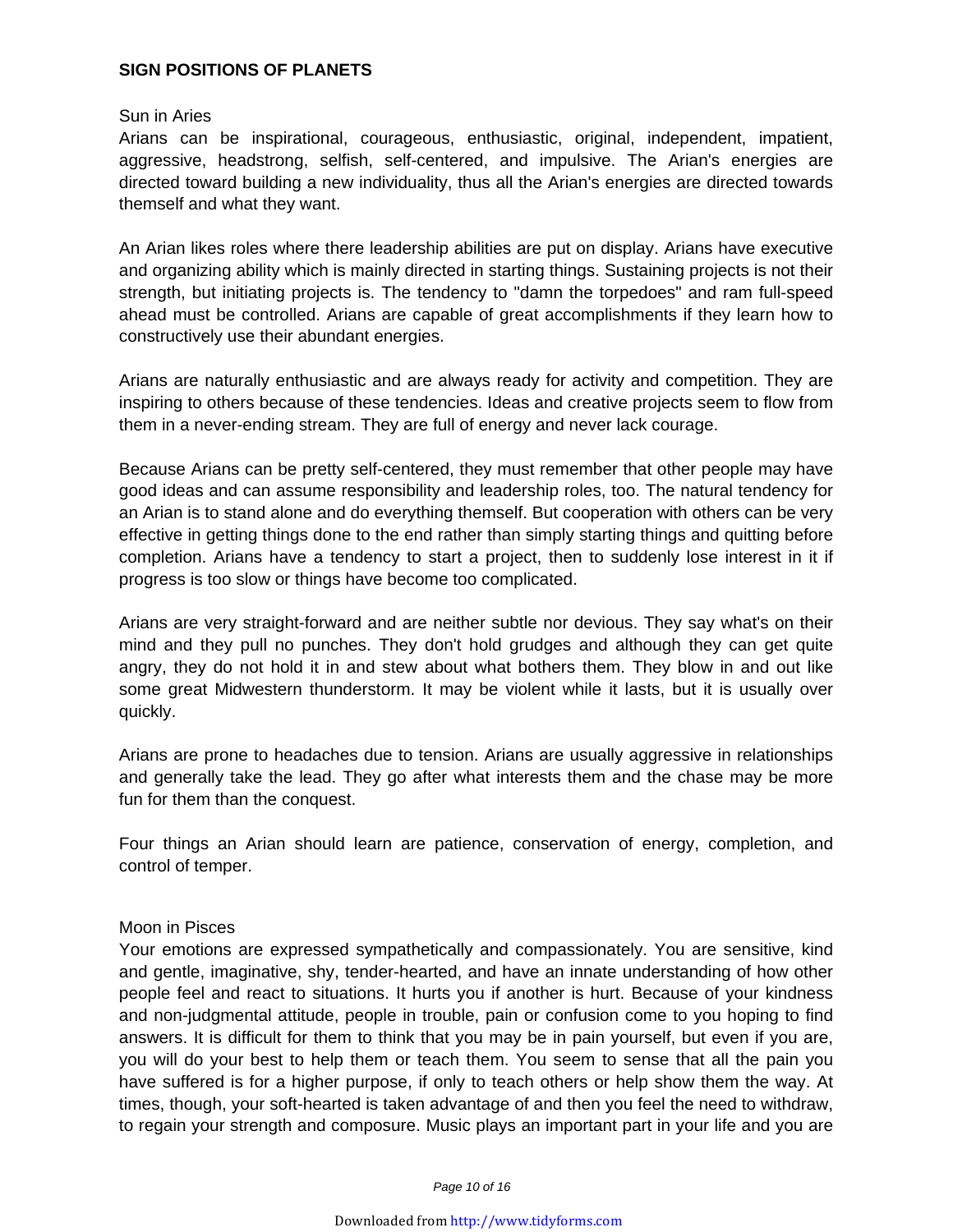instinctively drawn to it. It is as a voice from your spirit's true home. It helps you to express the emotions within that sometimes are so nebulous or vague that they cannot be put into word. You have a very romantic nature and can fall in love with love. Sometimes your feelings and fantasies get so carried away that you become overly emotional or sentimental, much to the dismay of those around you. You have your moody spells that people do not know how to deal with. You are not afraid of difficult or hard work and you especially like to work for those less fortunate than yourself. You prefer to work behind the scenes, as you may be easily drained of energy by others. There may be talent in art, dancing or music. Tendencies to day-dreaming may need to be controlled.

#### Mercury in Aries

You are outspoken and direct in speech and actions. Your thoughts are original and filled with enthusiasm and great energy. You love a good argument or debate and like to compete and strategize with your mind. You say what you mean and don't pull any punches. You are opinionated and love to share those opinions, even if not asked to do so. You love controversy and might need to develop a little more tact in how you express your own thoughts. Your mind is restless and filled with much nervous energy. It is hard for you to sit still. You always have to be busy, especially with your hands. Mechanical ability may be present. Your thoughts and words are quick and impulsive and you may at times suffer from foot-in-mouth disease. A lack of patience and concentration in carrying out your plans may be evident. Great wit and an entertaining personality help make you popular. You don't like to be told how to do things and want the freedom to do things your own way. There never seems to be enough time to do all the things you have on your mind. You may be quick-tempered, but hardly ever carry a grudge. You get over things quickly, then move on.

#### Venus in Taurus

In love affairs you are generally loyal and steady, especially if your partner is demonstrative and affectionate. You are oriented towards the sensual side of life in everything you do and it may show through too much weight. You are tremendously responsive to beauty and physical appearances, and the physical attractiveness of your partner is very important to you. You enjoy indulging yourself and the ones you love and it is too easy for you to be extravagant and perhaps to put too much value in material things. Comfort is important to you and you hate getting your hands dirty. At times you can be lazy, hoping or expecting someone else to do the dirty work. Self-control needs to be developed and added to the qualifications you already possess — warmth, charm, sympathy, artistic. Guard against possessiveness, jealousy, and taking the easy way out in your relationships. You aim to please in practical and earthy ways.

#### Mars in Pisces

Your energies and aggressions tend to come out in non-combative and noncompetitive ways. You are a bit of a pacifist and do not enjoy tackling anyone or anything head-on in a directly confrontational manner. Working around people or situations or working behind the scenes, in secret, is more your preferred style. If necessary, it is more your tendency to give up something rather than to fight for it. Because your ego is not especially interested in personal achievement, glorification, material advantage, or winning at the expense of someone else, you may come across to others as weak-willed or ineffectual. Being on top, being the best, or being first doesn't mean much to you, hence you can be quite happy in a supporting role, working for the benefit of others or for a cause that you believe in. You may experience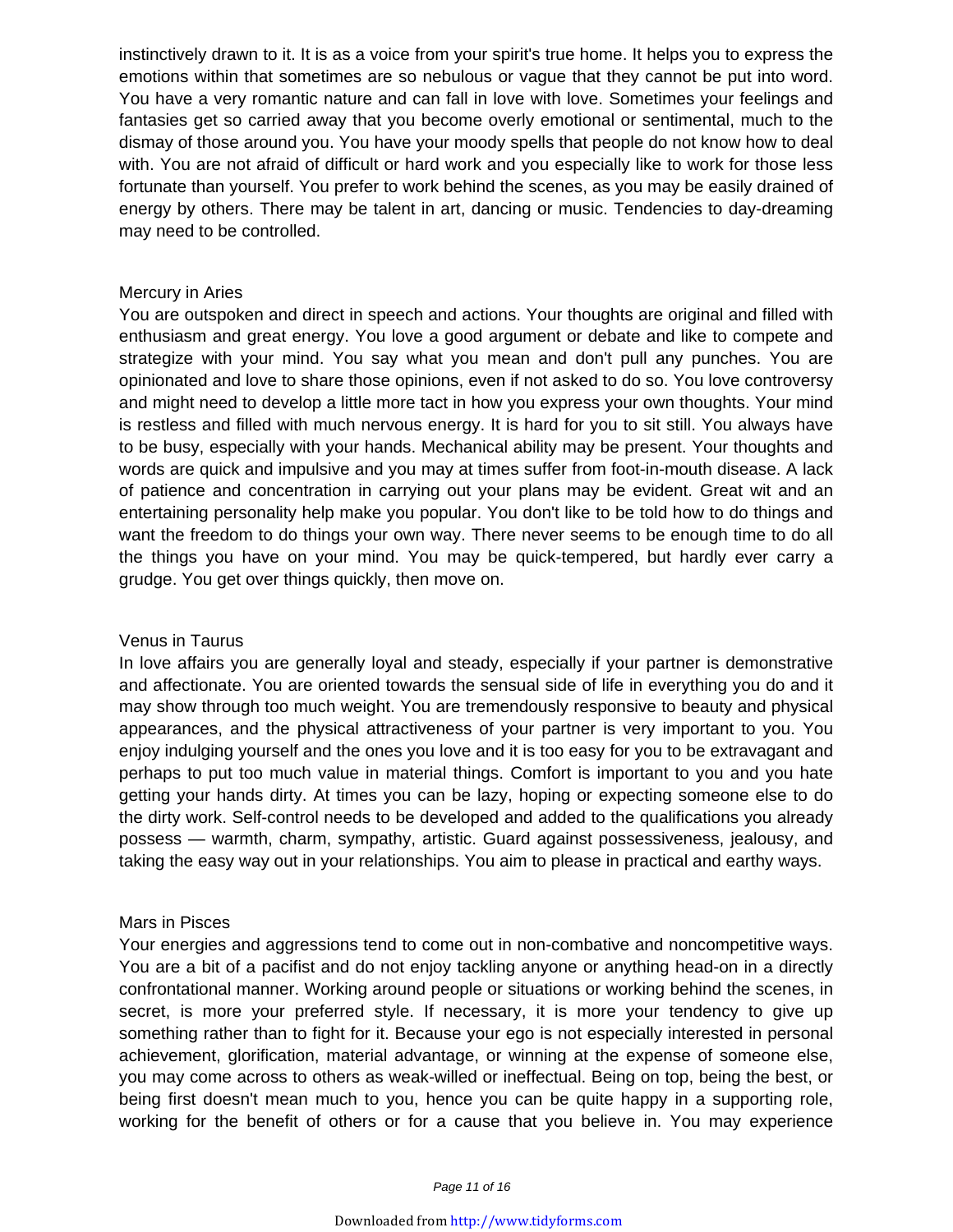difficulties in planning clear and definite goals for yourself in the real world. You are not sure what you want out of life, except you instinctively seem to know that you do have and need to find a spiritual purpose. You have many dreams, high ideals, and a strong mystical or religious impulse. You also have a creative imagination and can successfully apply yourself to art or music. You are intuitive, humorous and diplomatic, quiet on the outside, but restless within. On the negative side you can be indecisive, procrastinating, too interested in the sensual side of life, and may resort to using drugs or alcohol as a way to escape the pressures and responsibilities of dealing with everyday life. Learning self-control is important for you. Take action, don't day-dream.

#### Jupiter in Capricorn

Your positive qualities are honesty, sincerity, faithfulness, ingenuity, resourcefulness and some degree of mechanical ability. Your attempts at growth, expansion, meeting new opportunities and getting ahead in the world are met with reserve, discipline, caution, system, practicality and organization. You have a desire for material success, yet this may not bring satisfaction or happiness if gained. There may be a tendency toward miserliness and withholding yourself from the rest of the world, financially and emotionally. You hate waste, are self-reliant and self-controlled, and possess a desire to have authority over others. You can rise to great heights if you stay honest, truthful, respectful, and keep your nose clean doing everything above-board.

#### Saturn in Gemini

Your thinking is deliberate and serious and you possess organization skills, concentration and mental stability. You can focus on deep and difficult matters and come up with practical solutions to problems. You enjoy learning. But there may also be tendencies towards cynicism, depression, and pessimism. Nervous tension can be a problem and the intake of air into the lungs or the oxygenation of the blood can be restricted. Your lungs need plenty of oxygen. It is best for you to sleep in a well-ventilated room. Saturn here steadies your mind and helps control the natural flightiness of Gemini. This is a good position for Saturn, but you may need to develop faith in the future. It will be important for you to discipline your mind and learn to think and act methodically if you are to be successful in anything.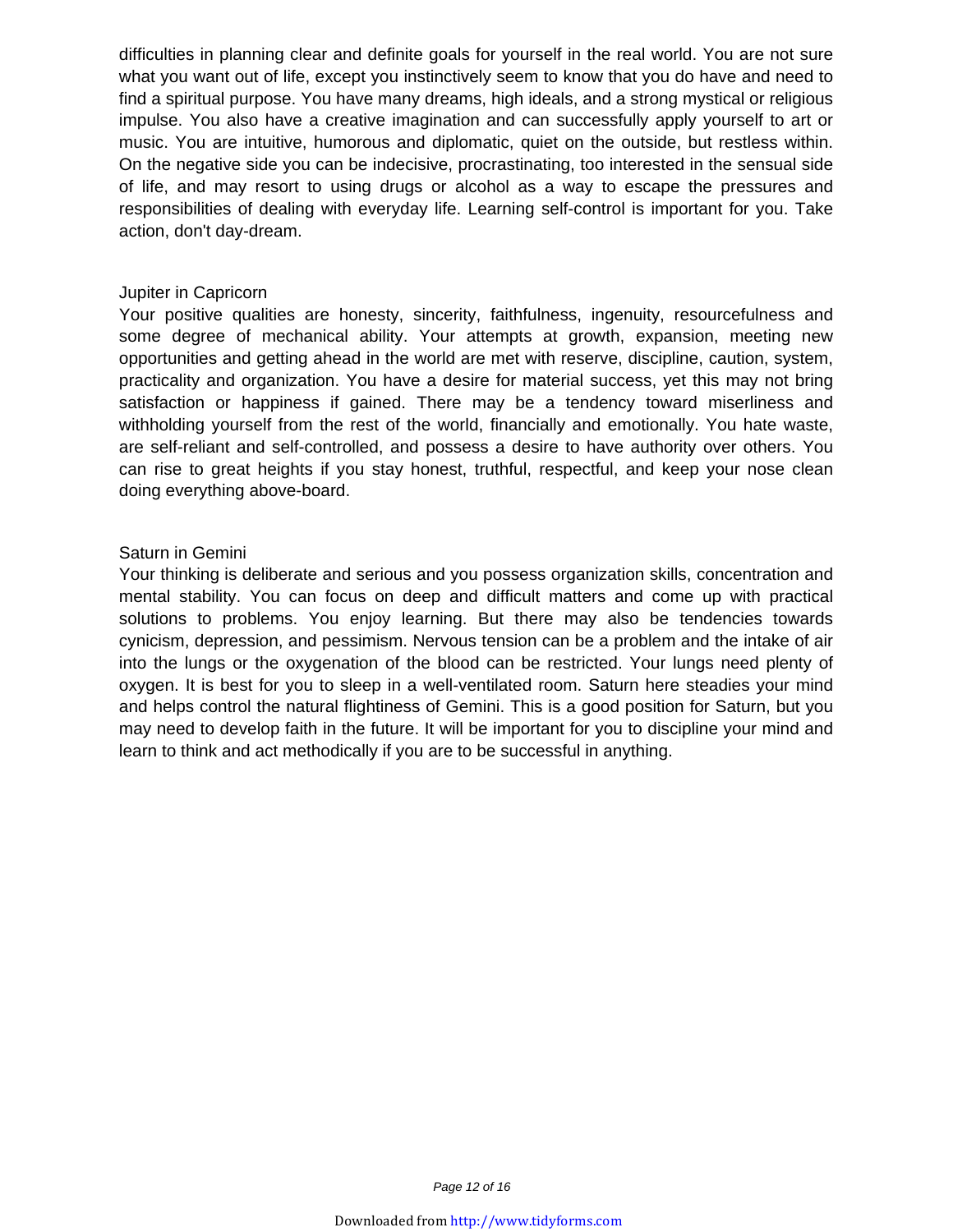#### **HOUSE POSITIONS OF PLANETS**

#### Sun in 2nd house

You need to feel a strong sense of personal or self-worth. A desire for power through personal possessions, talents and money may engage your energies. Money comes and goes easily. You are generous and ambitious, but can be extravagant and grasping. You must watch a tendency to be possessive of or "lord over" people and things. If the Sun is afflicted by aspect, perhaps you do not feel loved or feel worthy of love.

#### Moon in 2nd house

You want and perhaps need to possess both money and possessions for your emotional security. Your feelings and emotional well-being are connected with your material resources. Changes and fluctuations will occur in your financial situation. Perhaps you alternate between being thrifty and careless with your money. Concerning vocation: the emphasis here is on self-worth. You need a work structure that allows public view or access, or working with women or the public. Like a pretty piece of jewelry in a department store window, you should be within the public's view while working. This may not entail working with the public directly, however. You feel as if you need to be seen while working. Becoming one with your work allows you to identify personally and emotionally with some life purpose and to project this to the public at large. Because you so closely identify with your work, your ideas of how successful you are as a person are directly tied in with the success you feel at your work environment.

#### Mercury in 2nd house

You may use your wit, knowledge, and versatility to make money. At the very least you like to talk about money — it is on your mind. You may earn money with an ability to communicate ideas to others through writing and speaking. You may have financial skill, but your money may come and go, regardless.

#### Venus in 3rd house

You may be artistic and creative in speech and writing and you express yourself well in either. You have a love of travel, yet your immediate surroundings are probably quite harmonious and comfortable. Relations with neighbors and siblings are probably easy-going and pleasurable. Because you dislike inharmony, you avoid confrontations with people in your immediate environment, hating to rock the boat.

#### Mars in 1st house

You have an abundance of physical vitality. Sometimes there is so much energy that you become reckless, impulsive, and throw caution to the wind. You may experience cuts and burns on your head and face which may leave some sort of scar. You are assertive, independent, impatient and want to do your own thing. You have strong organizing ability. You are usually self-confident. Guard against accidents due to rushing around in your impulsiveness. You may be subject to higher than normal fevers.

Jupiter in 12th house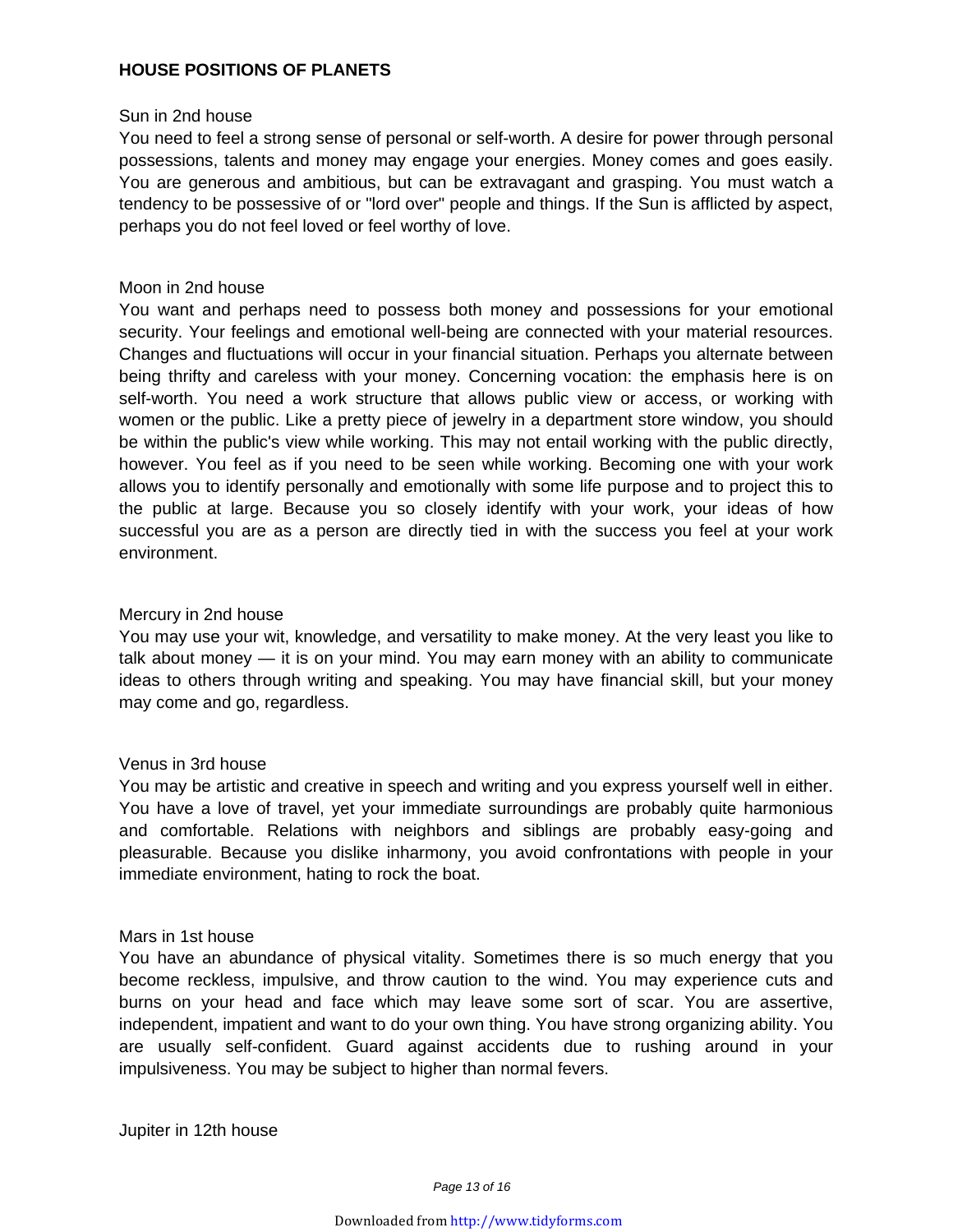You tend to be philanthropic and have great faith in the future. You may have an "angel" to watch over you and assist you through any reversals. There is a love of humanity and a great desire to help others, especially those who cannot fend for themselves. Work in a hospital or jail is possible. Success comes in a quiet, unassuming manner in middle life. You can be unrealistic, though. It is important to think all ideas carefully through before carrying them out.

#### Saturn in 4th house

You are probably conservative and perhaps find security in land or real estate or in old, traditional ways, beliefs, things or antiques. You may dislike change because of an unconscious fear of the unknown. You may have a desire to accumulate possessions, for security reasons. There may be many responsibilities and problems in your home or family life. You may be somewhat of a tyrant or strict disciplinarian in your home or with your family. Inner worries may cause ulcers. You may be a caretaker of someone or of your parents, perhaps because of a karmic debt to them. The later part of life can be more rewarding if you learn the lessons life has to teach you in your earlier years. If not, then old age may not be as pleasant.

#### Uranus in 1st house

You are strong-willed, independent, original, perhaps a bit eccentric, freedom-loving, and intuitive. You have an exciting and stimulating personality which tends to draw people to you. You may be willful, high-strung, nervous, and anxious. You may experience feelings of unrest and loneliness, perhaps because of the uniqueness you feel. Seeking new and unusual ways of expressing traditional ideas appeals to you. Listen to your intuition because it is probably very strong, or could be developed to a high degree. You can become a leader who will pioneer new paths for others to follow. You may be ahead of your time. You may not pay as much attention as you should to your physical state and appearance because of the myriad of thoughts that occupy your mind.

#### Neptune in 7th house

There may be a tendency to idealize marriage or the marriage partner. Many sacrifices may be made for the spouse. The marriage partner can be spiritually minded, artistic or just plain confusing. Communication may be a problem due to your concepts and ideals not coinciding. There is the tendency to attract a partner whereby you or they play the role of martyr or savior. The feeling may be that your partner "needs" saving and that you're the only one who can "save" (change) them. Because of this your partner may be an alcoholic or a drug (ab)user.

Your imagination and your idealization of your partner may be more real to you than what your partner is in reality. If this is so, then there will come the day when your blinders are removed and you will see their true nature. This then may lead to great disappointment and discouragement when you find out that they or you have been living a lie and that things are not as they have appeared. With this position you must make absolutely sure you are dealing with the hard, cold facts of your relationship and not the romantic notions dreamed up from storybook tales.

You are likely to seek a marriage partner who can provide a source of inspiration and bring out your capacity for compassion and loving understanding. There can be a tendency to see a prospective partner through rose-colored glasses or to weave imaginative fantasies about new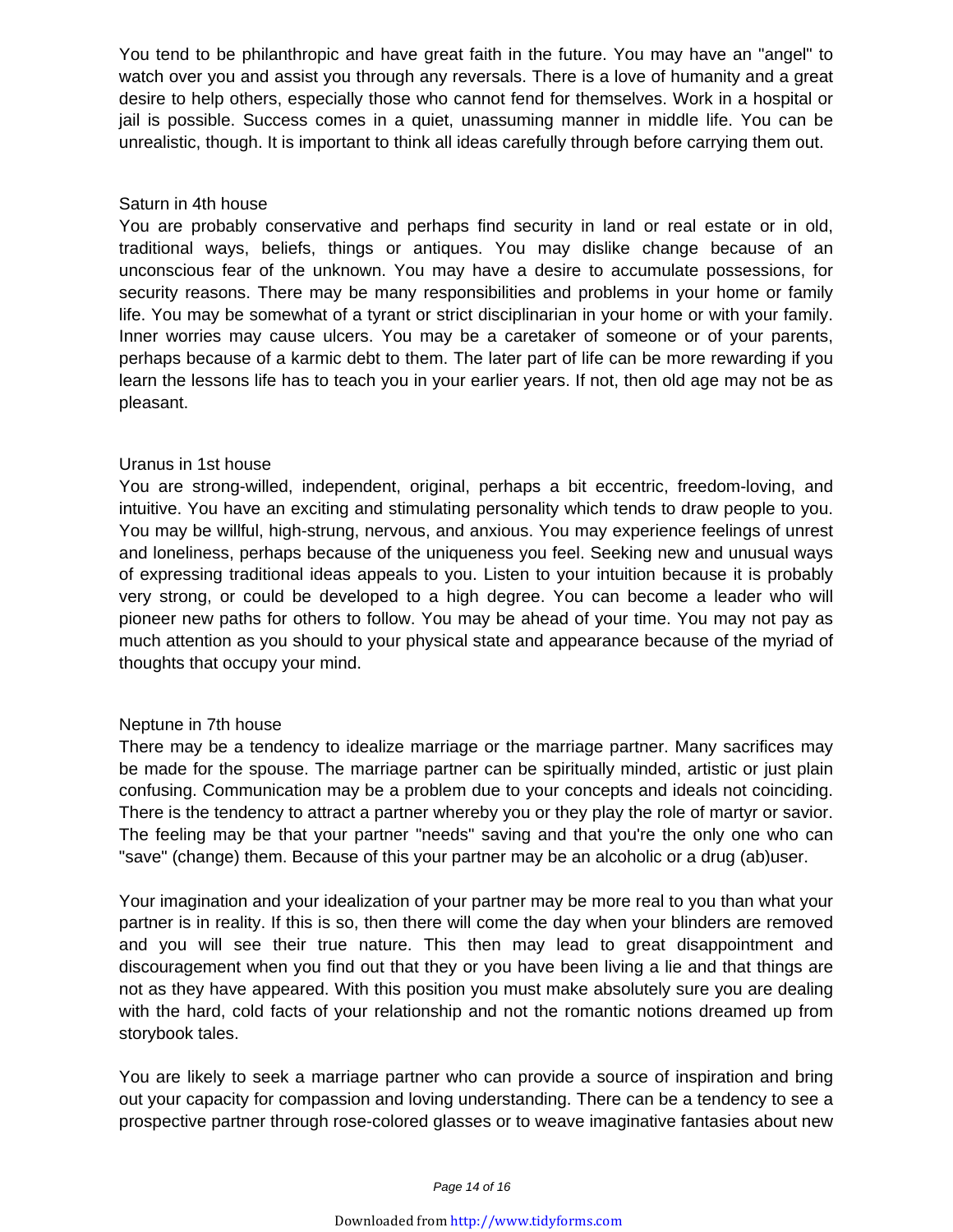contacts or hoped-for encounters. Consequently there is a possibility that the partner may not be the type of person conjured up by your imagination.

There is some tendency to form partnerships based on admiration or pity. If your natal Neptune is afflicted, such admiration may have resulted from your having been dazzled by glamorous externals, while an over-active sense of pity may be exploited by a prospective partner so that you marry out of sentiment or misplaced sympathy.

Possibilities exist that the partner is very sensitive and may need to be treated with kid gloves. The partner may be artistic or musically inclined or have some connection with drama or the stage. The material side of life may not concern them. Your relationship may be quite spiritual and above the sordid things of this life, hence it may be more platonic than sexual. The other side of the coin is that you may become involved with unreliable, inconstant and somewhat shiftless types whose sympathies may be largely focused upon themselves, or they may be underprivileged in some way, or neurotic or invalids suffering from chronic ill health.

An unconscious willingness on your part to indulge in self-deception regarding your partner is possible. This may keep you in a bad relationship because you refuse to see the truth or you falsely believe that only you can change things.

In order to get the best results from the marriage relationship you must learn to overcome vague desires for an unattainable ideal, to control any tendency to get carried away by shallow romanticism and to be as clear-headed and practical as possible when assessing the virtues and attractions of prospective mates. Stay well-grounded.

#### Pluto in 5th house

You have unusual talents and hobbies. Great creativity and self-expression is possible. Your children may be unique and it may be difficult for you to understand them or for them to understand you. There may be too much emphasis on sex in romantic relationships and issues of power and control can surface therein. There is an inner drive to be creative and it would be best if this creativity were not channeled through sex. Find a creative hobby instead.